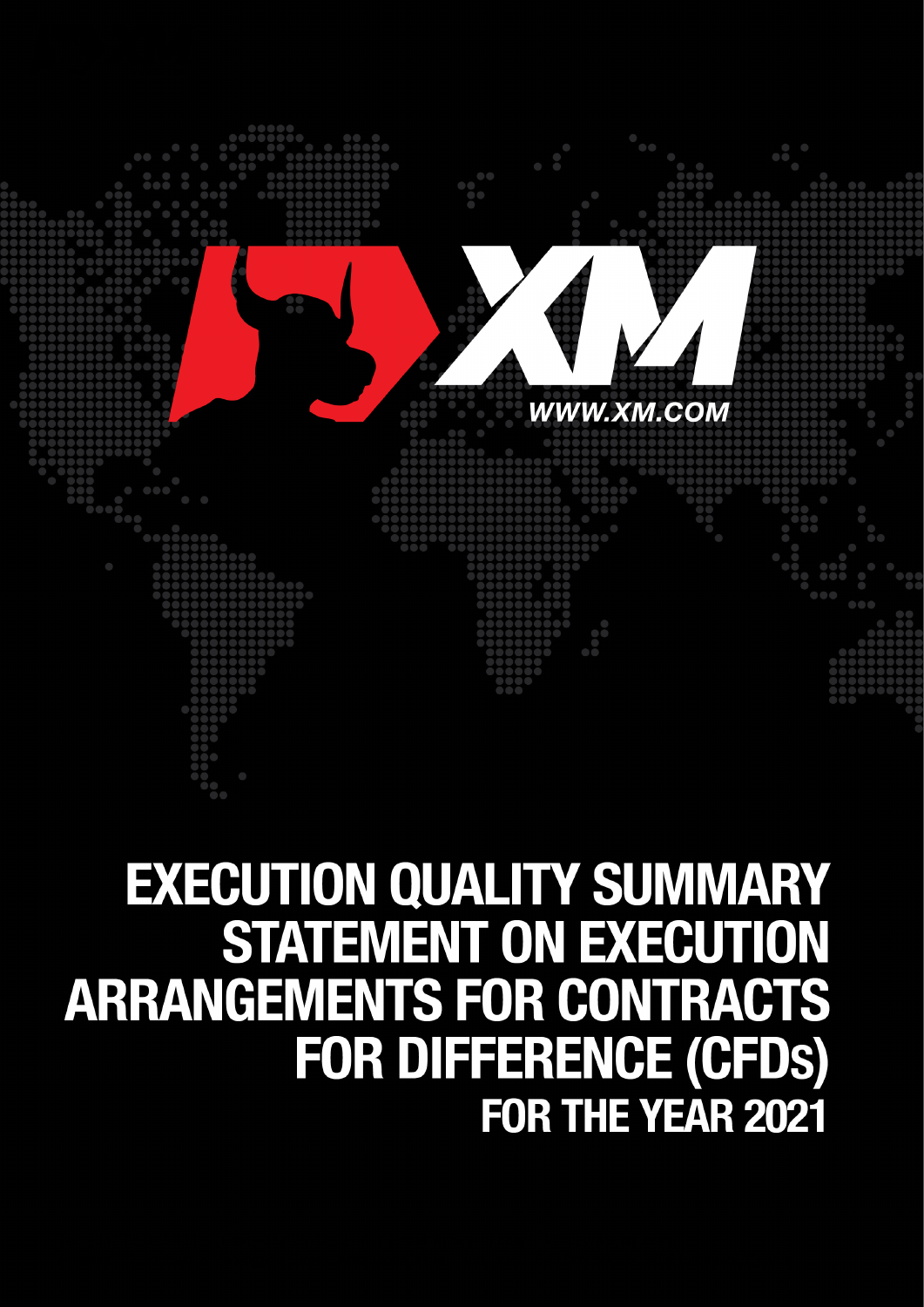

## **Table of Contents**

| 2. |                                                                                 |  |
|----|---------------------------------------------------------------------------------|--|
|    |                                                                                 |  |
|    |                                                                                 |  |
| 5. |                                                                                 |  |
| 6. | Methodologies/Tools and data used for the Monitoring of Execution Arrangements5 |  |
|    |                                                                                 |  |
| 8. |                                                                                 |  |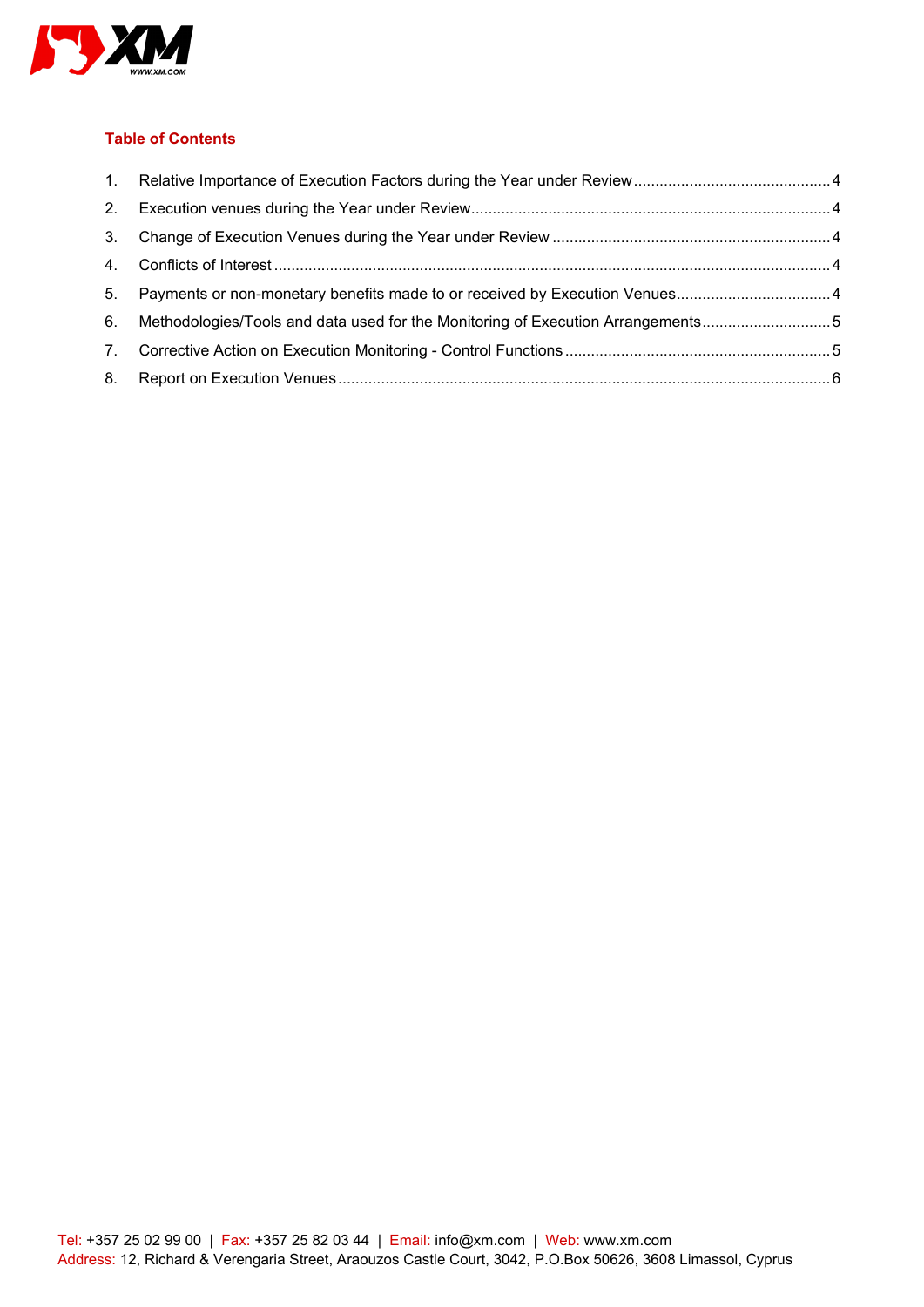

## **EXECUTION QUALITY SUMMARY STATEMENT ON EXECUTION ARRANGEMENTS FOR CONTRACTS FOR DIFFERENCE (CFDS) FOR THE YEAR 2021**

#### **Purpose**

The Execution Quality Summary Statement (hereinafter the "EQSS" or the "Statement") is a statement that Trading Point of Financial Instruments Ltd (hereinafter the "Company"), an Investment Firm authorised and regulated by the Cyprus Securities and Exchange Commission (CySEC) with License Number 120/10, is required to disclose to its clients under Regulation EU 2017/576 of 8 June 2016 supplementing Directive 2014/65/EU of the European Parliament and of the Council, with regards to regulatory technical standards for the annual publication by investment firms of information on the identity of execution venues and on the quality of execution.

The EQSS is a summary of the analysis and conclusions the Company drew from its detailed monitoring of the quality of execution obtained on the execution venues where it executed all client orders during the year 2021, covering a full year cycle (hereinafter the "year under review").

The Company urges its clients and/or potential clients to read the Statement carefully as it contains information as regards the execution venue(s) used by the Company in relation to the asset class of Contracts for Differences (CFDs).

The EQSS along with the accompanying tables will remain on the Company's website for at least two years post its publication.

This document is solely for own use and cannot be published elsewhere without the written consent of the Company.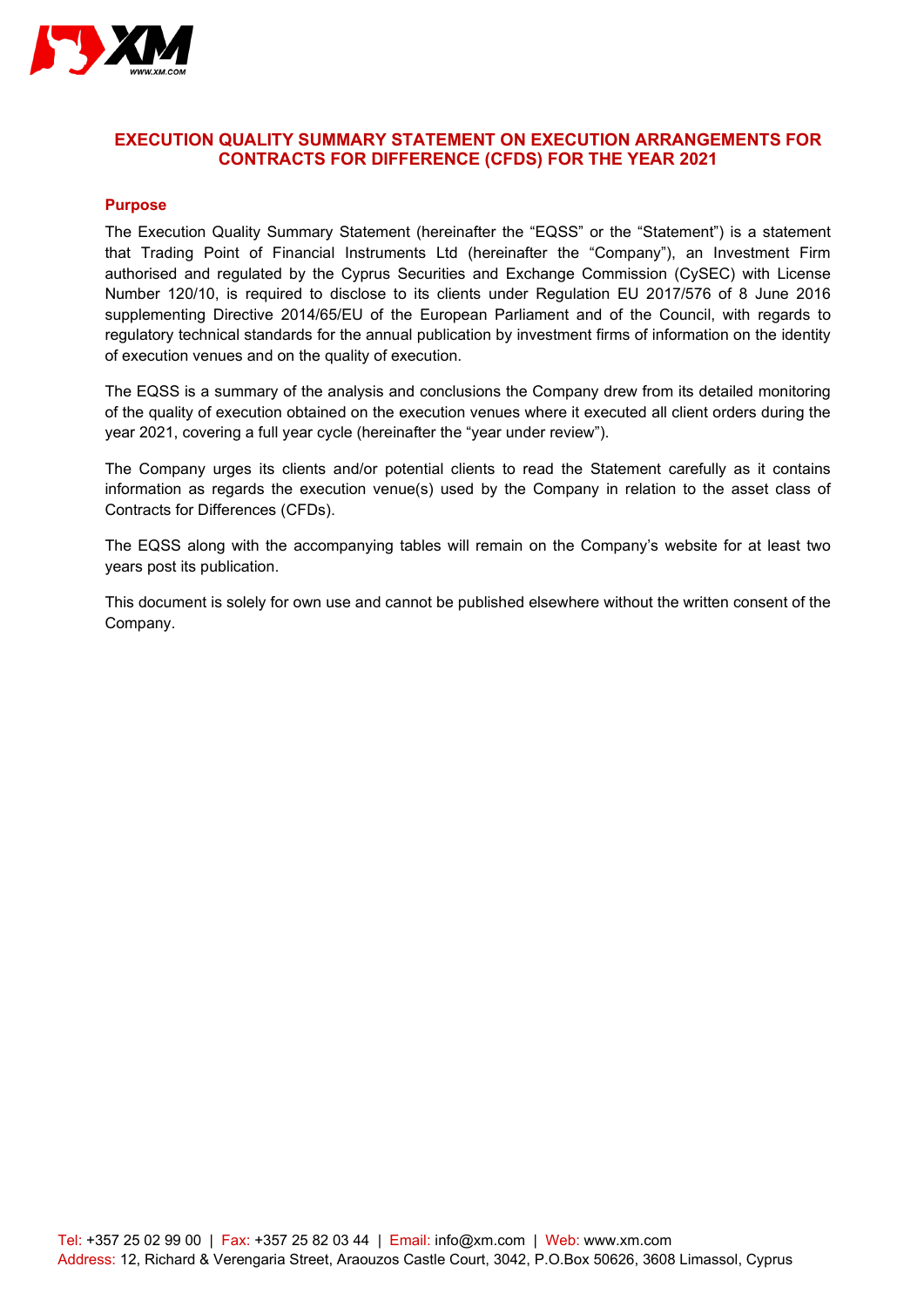

#### <span id="page-3-0"></span>**1. Relative Importance of Execution Factors during the Year under Review**

The Company when executing clients' orders is required under the relevant regulatory framework to assign relative importance to the following execution factors:

- (a) Price;
- (b) Cost;
- (c) Speed of execution;
- (d) Likelihood of execution;
- (e) Likelihood of settlement;
- (f) Size of Order; and
- (g) Market Impact.

For details on how each factor is assessed *ex ante* when executing clients' orders please refer to the Company's [Order Execution Policy.](https://www.xm.com/assets/pdf/new/docs/XM-Order-Execution-Policy.pdf?v5) During the year under review the Company offered services to the following categories of clients:

#### i. Retail Clients

For these clients, the Company, by virtue of the applicable regulatory framework, is required to provide best execution in accordance with total consideration whereby total consideration represents the price of the Financial Instrument and the costs related to execution, which include all expenses incurred by the client and which are directly related to the execution of the order.

#### ii. Professional Clients

During the year under review, the Company placed emphasis on price and execution costs, aligning its execution arrangements for these clients as those applicable to retail clients (as per point i above).

#### <span id="page-3-1"></span>**2. Execution venues during the Year under Review**

The Company acts as principal and not as agent on the Client's behalf and, therefore, the Company is the sole execution venue for the execution of the Client's orders in financial instruments provided by the Company ("*supported financial instruments*").

#### <span id="page-3-2"></span>**3. Change of Execution Venues during the Year under Review**

During the year under review, the Company was the sole execution venue for the execution of client's orders.

#### <span id="page-3-3"></span>**4. Conflicts of Interest**

As mentioned in section 2 above, the Company is the sole Execution Venue for the execution of the client's orders. Should the client decide to open a position in a financial instrument with the Company, then that open position may only be closed with the Company. The Company's approach to identify and prevent or manage conflicts of interest, which may arise during the course of its business activities is set out in the [Summary Conflict of Interest Policy.](https://www.xm.com/assets/pdf/new/docs/XMCY-Summary-of-Conflicts-of-Interest-Policy.pdf)

#### <span id="page-3-4"></span>**5. Payments or non-monetary benefits made to or received by Execution Venues**

As explained above, the Company is the sole Execution Venue for the execution of the client's orders and, therefore, it does not have any specific arrangements with other execution venues regarding payments made or received, discounts, rebates or other non-monetary benefits.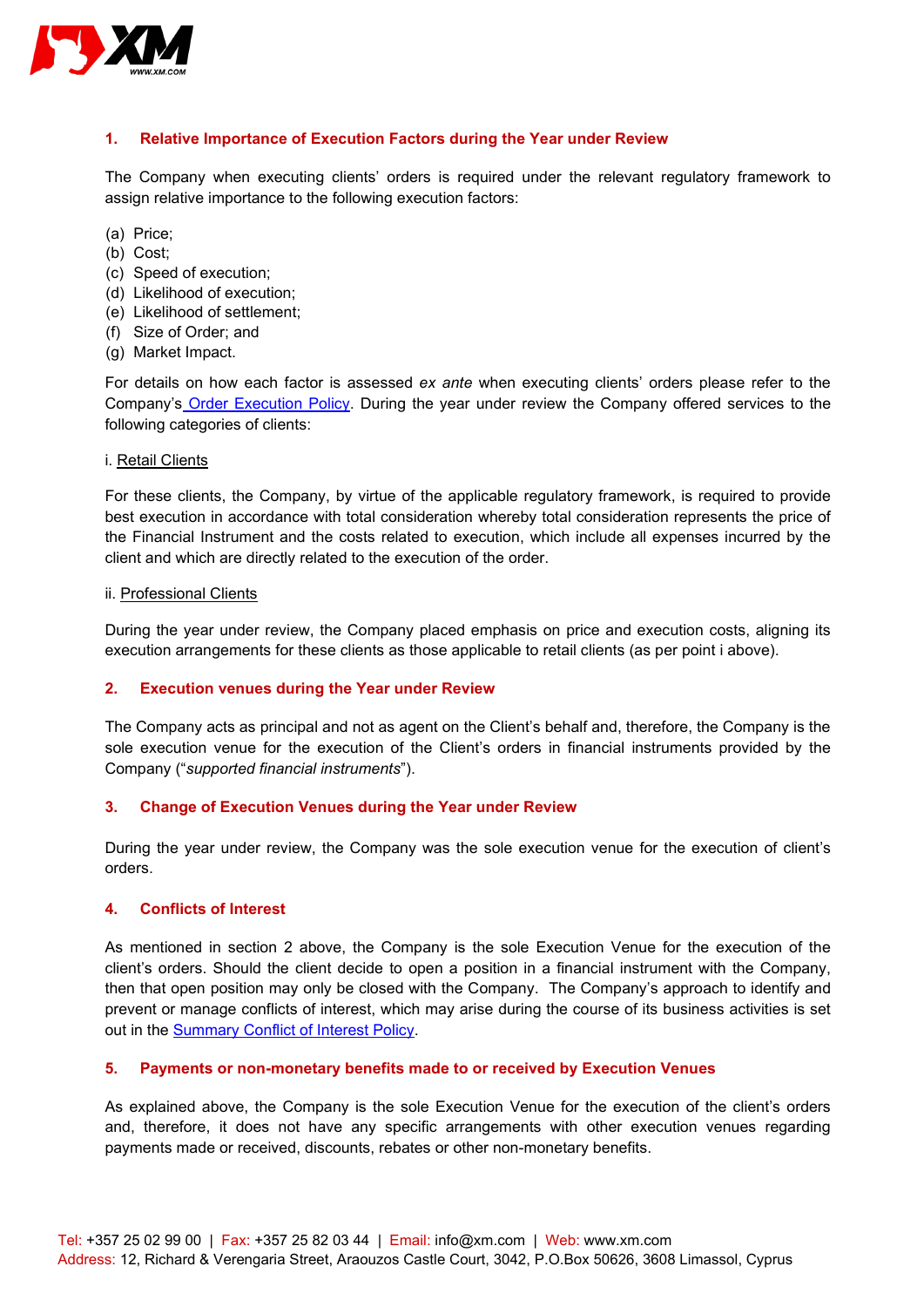

#### <span id="page-4-0"></span>**6. Methodologies/Tools and data used for the Monitoring of Execution Arrangements**

The Company, during the year under review, deployed a number of methodologies and tools in order to monitor, and where applicable adjust, its execution parameters in order to ensure consistency with its overarching obligation to offer the best possible result to its clients. In broad terms, the Company monitors its execution arrangements, through the performance of inter alia the following monitoring functions:

- (a) The Company monitors, on a real-time basis, the execution quality by taking into account the following execution metrics (not a comprehensive list):
	- real-time price updates;
	- spreads at individual financial instrument level;
	- speed of execution;
	- pricing transparency;
	- depth of liquidity.
	- frequency and duration of price freezing;
	- price jumps; and
	- symmetric slippage.
- (b) Each liquidity provider's price feed is subject to predetermined checks and verifications that occur close to real time, which are carried out by the Company at individual financial instrument level, before a price becomes available for clients to trade.
- (c) The Company evaluates price fairness by comparing, on a real-time basis, prices relayed by market data providers with the prices quoted by the Company.
- (d) Also, the Company performs real-time monitoring of its spreads at individual financial instrument level by comparing actual spreads against previous spreads received from the same liquidity provider.
- (e) Real-time monitoring of latency of the price of an individual financial instrument.
- (f) Further to the real-time monitoring mentioned above, the Company performs, on a weekly basis, comparison of the average prices provided by its liquidity providers against external price sources or other venues to ensure that no significant deviations in the prices quoted to clients had occurred.
- (g) The Company uses in-house tools to monitor the overall slippage as well as the slippage per type of order, on a regular basis, to ensure that it is symmetric (i.e. balance between positive and negative slippages) and fair.
- (h) The Company evaluates, on a regular basis, the capabilities of its automated systems and technological prowess (e.g. responsiveness of interface, integration with the IT systems of market data providers, lag levels etc.).

#### <span id="page-4-1"></span>**7. Corrective Action on Execution Monitoring - Control Functions**

In case any weakness/deficiency is detected by the Company's personnel responsible for the monitoring of the execution arrangements, as per the Company's monitoring process described in Section 6 above, the said personnel liaise with the Company's relevant departments and/or senior management for corrective action.

The Company's control functions (compliance function and internal audit) scrutinise, on a regular basis, the monitoring process on execution arrangements and any action taken by the Company's relevant personnel. In addition, the Company's control functions present, at least annually, any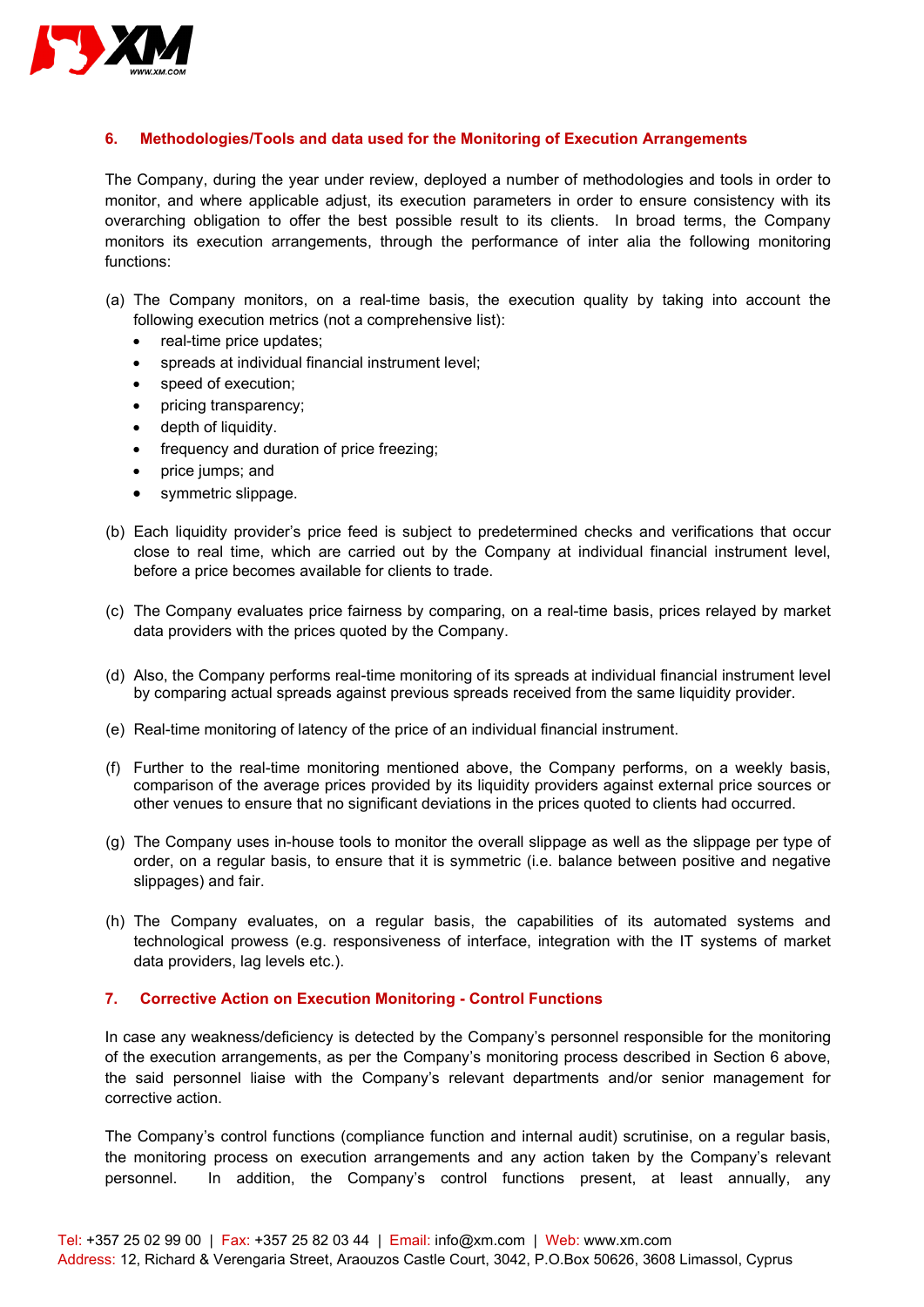

findings/observations in relation to execution arrangements to the Company's Board of Directors for further scrutiny and action.

### <span id="page-5-0"></span>**8. Report on Execution Venues**

The information presented below refers to the top five (5) execution venues in terms of trading volumes used by the Company for executing the orders of retail clients and professional clients. The information refers to the asset class of Contracts for Differences (CFDs) for the year 2021.

| Information on the top five execution venues during the year 2021 (Retail Clients)              |                                                                                   |                                                                                   |                                    |                                                 |                                     |  |  |  |
|-------------------------------------------------------------------------------------------------|-----------------------------------------------------------------------------------|-----------------------------------------------------------------------------------|------------------------------------|-------------------------------------------------|-------------------------------------|--|--|--|
| <b>Class of Instrument</b>                                                                      | Contracts for Differences (CFDs)                                                  |                                                                                   |                                    |                                                 |                                     |  |  |  |
| Notification if < 1 average<br>trade per business day in<br>the previous year                   | N                                                                                 |                                                                                   |                                    |                                                 |                                     |  |  |  |
| Top five execution venues<br>ranked in terms of trading<br>volumes (descending order)           | Proportion of<br>volume traded<br>as a<br>percentage of<br>total in that<br>class | Proportion of<br>orders<br>executed as<br>percentage of<br>total in that<br>class | Percentage<br>of passive<br>orders | Percentage<br><b>of</b><br>aggressive<br>orders | Percentage<br>of directed<br>orders |  |  |  |
| <b>TRADING POINT OF</b><br><b>FINANCIAL</b><br><b>INSTRUMENTS LTD</b><br>(2138006UVTSIVZ8XQ833) | 100%                                                                              | 100%                                                                              | N/A                                | N/A                                             | N/A                                 |  |  |  |
| Name and Venue Identifier<br>(MIC or LEI)                                                       |                                                                                   |                                                                                   |                                    |                                                 |                                     |  |  |  |
| Name and Venue Identifier<br>(MIC or LEI)                                                       |                                                                                   |                                                                                   |                                    |                                                 |                                     |  |  |  |
| Name and Venue Identifier<br>(MIC or LEI)                                                       |                                                                                   |                                                                                   |                                    |                                                 |                                     |  |  |  |
| Name and Venue Identifier<br>(MIC or LEI)                                                       |                                                                                   |                                                                                   |                                    |                                                 |                                     |  |  |  |